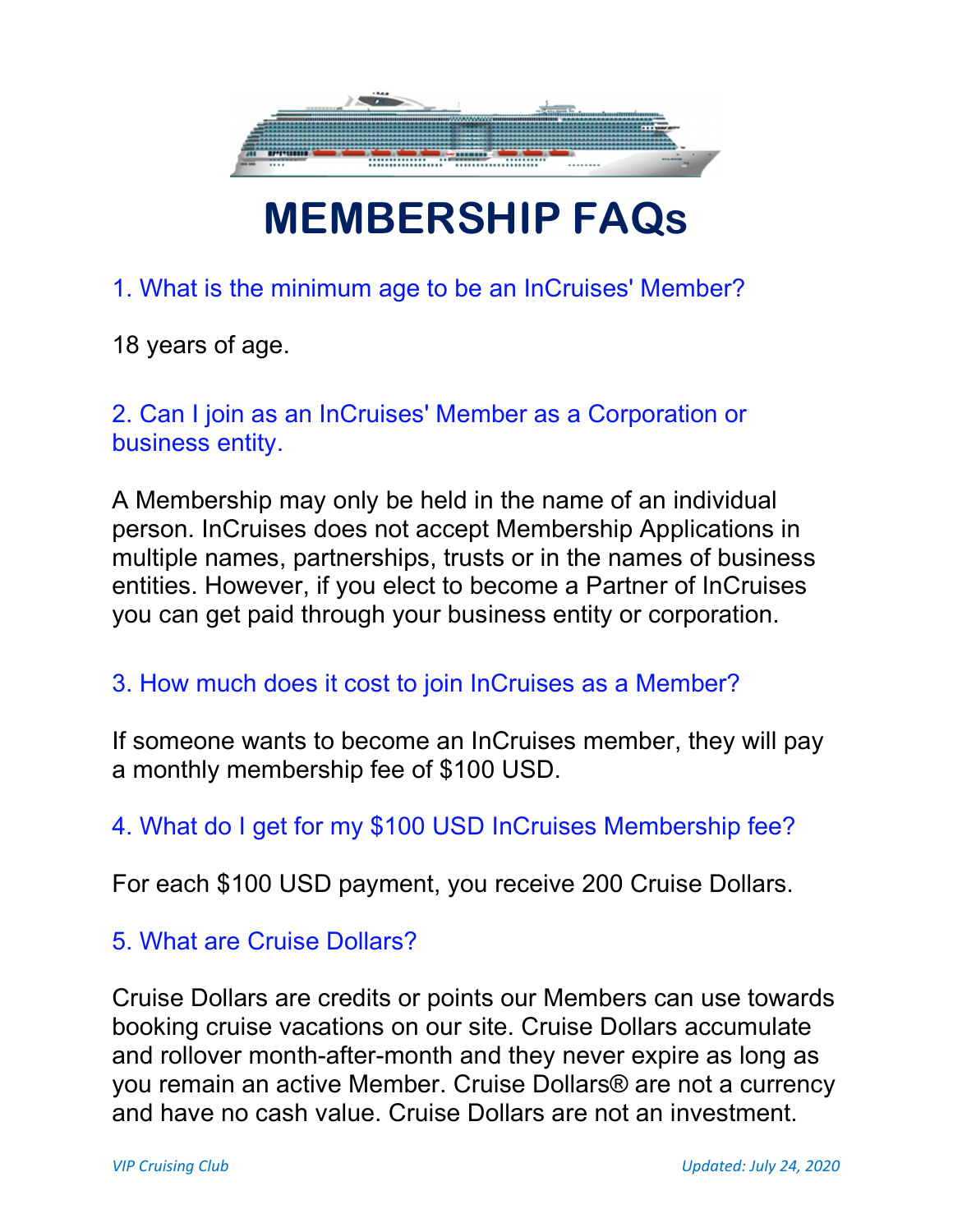InCruises is not a bank, depository or financial company of any type. Cruise Dollars cannot be redeemed for cash under any circumstance. Credits can only be used to book cruises on our Website. For complete details please read our Membership Agreement."

### 6. How can I use my Cruise Dollars?

Cruise Dollars are used exclusively for cruises booked through an InCruises' member or Partner/Member's back office. Cruise Dollars will pay for the cabin and in most cases the port fees and taxes, but may include additional benefits depending on the cruise.

# 7. What is the total cost of joining as a Member?

Your total cost to be a Member with InCruises is \$100. There are no additional Admin fees or any other fees for an InCruises Membership.

### 8. Are the Cruise Dollars applicable to only one passenger, or the total cost of booking for all passengers in the cabin?

You can apply Cruise Dollars to any cabin booking, including bookings where multiple passengers are booked in the cabin, as long as there's at least ONE Member booked in that cabin and their Cruise Dollars are being used for that booking.

### 9. Can a husband and wife each have their own Membership account?

Yes. This is very common. When both husband and wife have a membership account, each of them are paying a \$100 USD membership fee and receiving 200 Cruise Dollars each month. Their cruise dollars can be combined for 1 cabin that they share,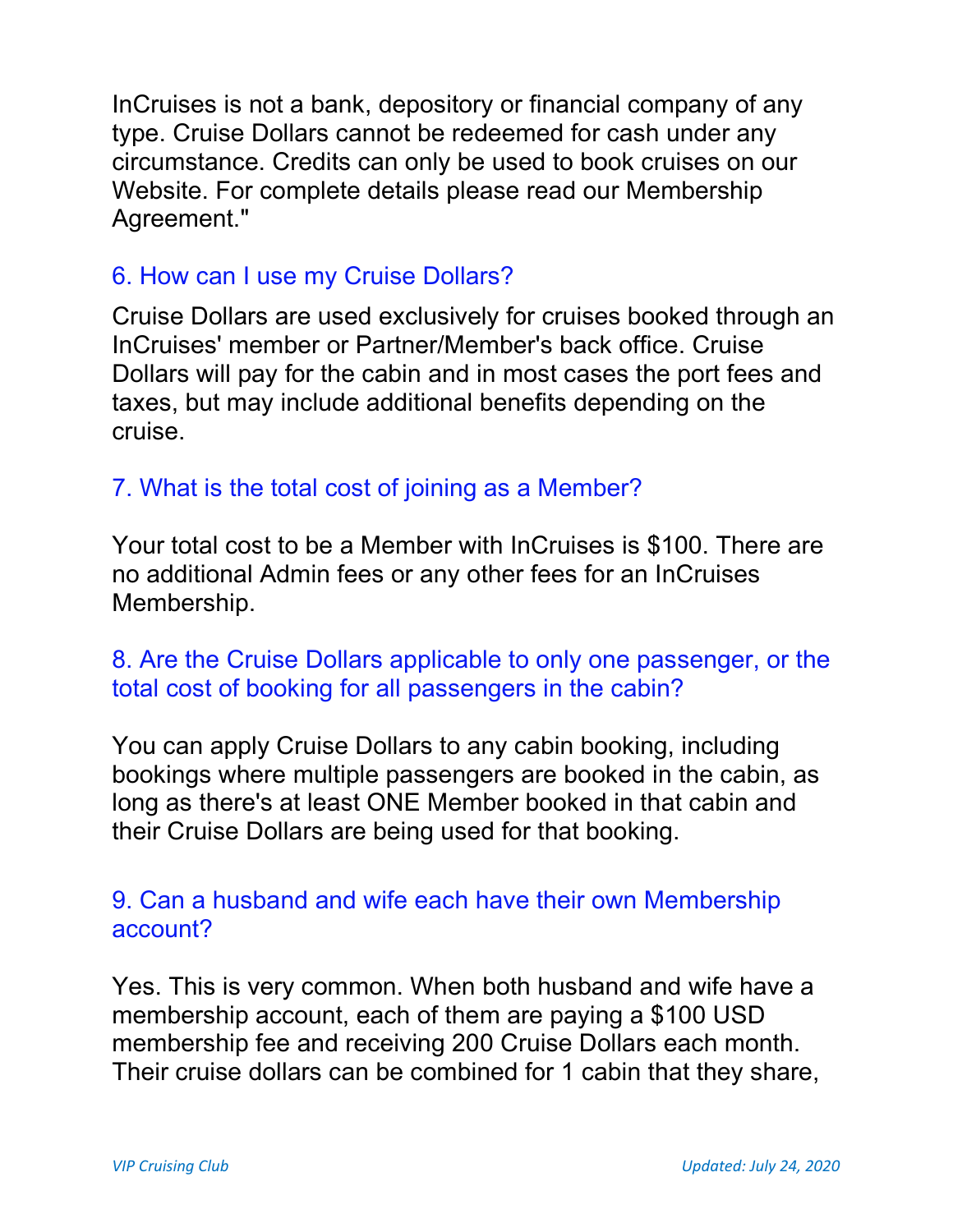Or they can book 2 separate cabins and each have additional passengers in each cabin. In this latter case, Once on board it does not matter who sleeps in each of these cabins. This is also true for any 2 memberships, they do not have to be related.

10. Can I contribute more than \$100 USD per month to my membership?

No. It's a \$100 USD maximum per month per membership.

11. How can InCruises afford to offer 2 Cruise Dollars for every \$1 paid?

Our two-for-one offer is in part possible because of the negotiated relationships we have with our booking providers combined with our recurring Membership model. In addition, our innovative wordof-mouth marketing reduces overhead costs, eliminating the heavy investment in traditional advertising and call centers normally associated with booking cruises. It is the cost of doing business the traditional way via advertising and telemarketing and call centers.

Please watch a short video by our Founder & CEO Michael Hutchison on this topic of 2 for 1 Cruise Dollars. https://michaelhutchison.com/2for1/index.html

12. How many Global Cruises are available with InCruises?

Over 5,000 cruises departing from just about every port city in the world. We have over a dozen of the most popular cruise lines in the world, and we are in the process of adding over a dozen more.

13. How quickly can I book a cruise vacation after becoming a member with InCruises?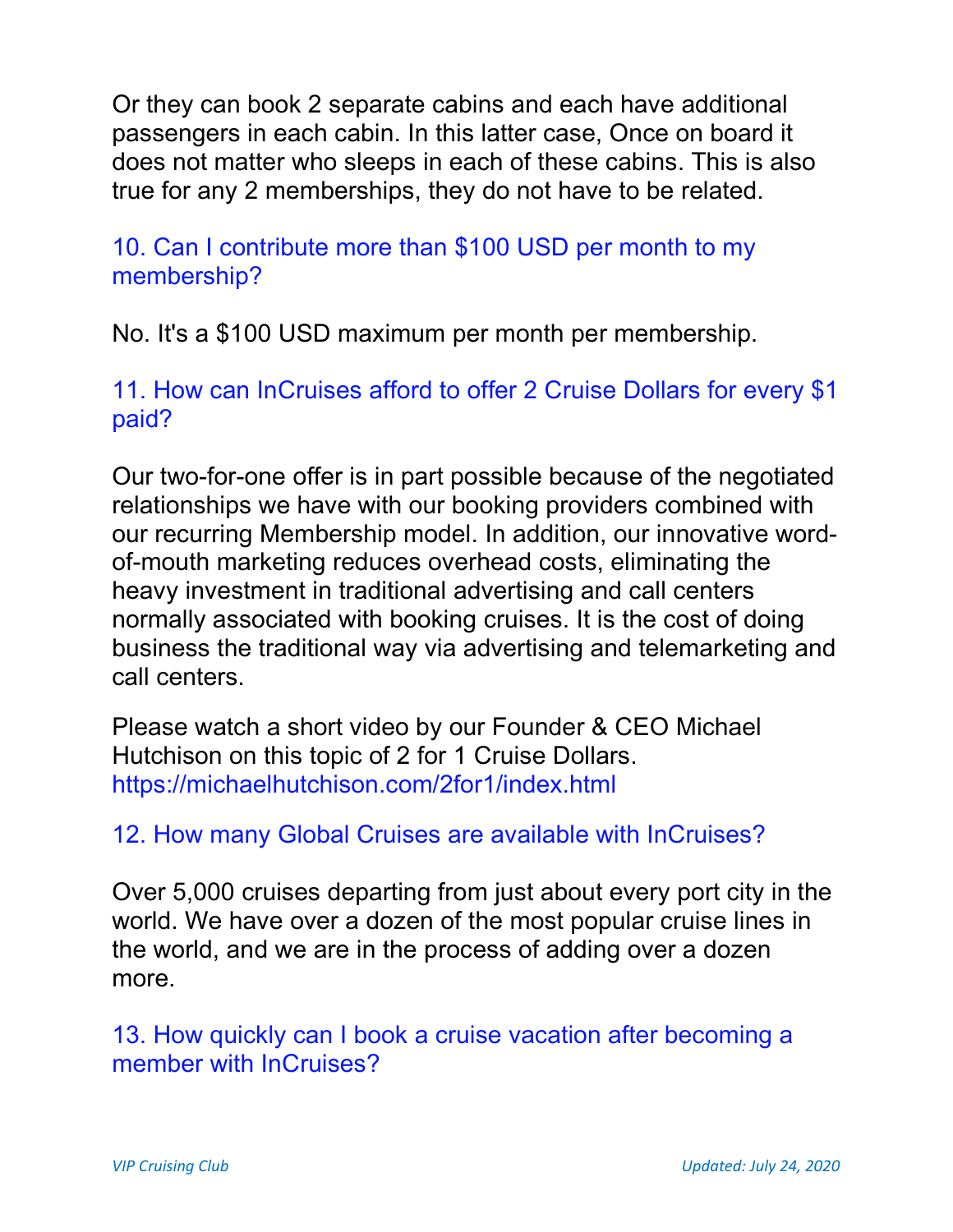To book a cruise offered through your inCruises Membership on our site, you must be an active Member for 14 days after activation or re-activation of your Membership.

### 14. How many cruises can I take in one year?

As many as you like! There are no limits.

# 15. How many Cruise Dollars can I use per cruise?

Members can book any cruise available on our Website and we will automatically use their available Cruise Dollars® to reduce the cost in full or partially pay for the booking. If you are partially paying with your Cruise Dollars because you do not have enough to pay for your booking, you can pay the remainder with a credit card. See point 16 for more information.

### 16. Will I always be able to use all of my Cruise Dollars, or only a percentage of my Cruise Dollars?

This policy is another policy that allows us to offer the 2 for 1 Cruise Dollars, as discussed in #11 above.

(a) During the first 12 Membership payments, Members can use up to 60% of their Cruise Dollars, per cruise

(b) During the 13th to the 24th Membership payment, the percentage of Cruise Dollars that can be used to book cruises increases to 70%, per cruise.

(c) During the 25th to the 36th Membership payment, the percentage of Cruise Dollars that can be used to book cruises increases to 80%, per cruise.

(d) During the 37th to the 48th Membership payment, the percentage of Cruise Dollars that can be used to book cruises increases to 90%, per cruise.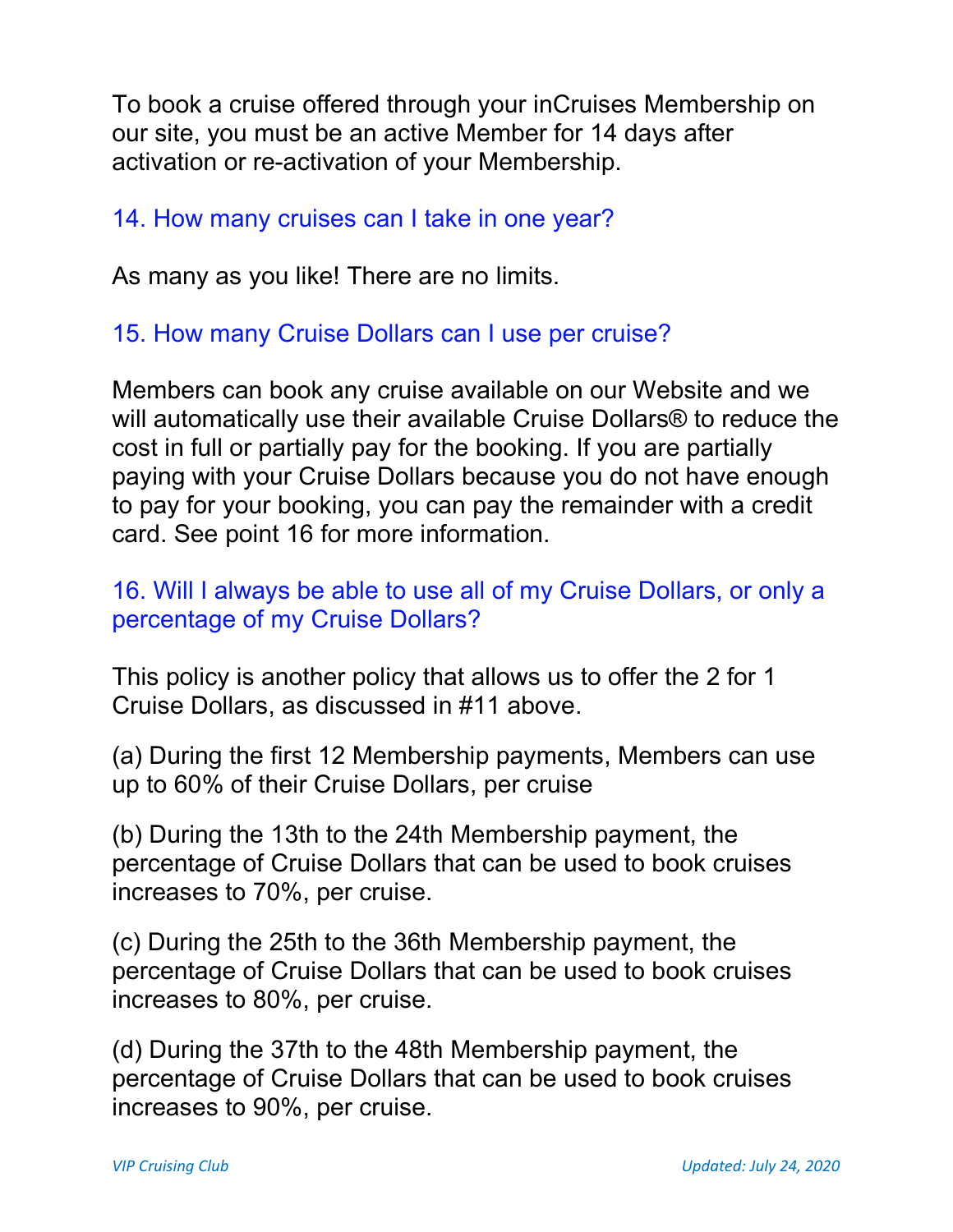(e) After making 49 Membership payments, the percentage of Cruise Dollars that can be used to book cruises increases to 100%, per cruise.

(f) Additionally, Members that are also Partners, can speed up the progressive 4 year increase to 100% of Cruise Dollar usage by:

(1) Becoming Membership FREE (referring and maintaining 5 active Members) for three consecutive months after their initial activation payment or reactivation payment and you can use 100% of your Cruise Dollars on any Global Cruise per year.

(2) Advancing to our Marketing Director Leadership Rank, you can use 100% of your Cruise Dollars on as many Global Cruises as you wish. To learn more about our Partnership opportunity and our Leadership Ranks, please review our Partnership page.

# 17. How do I book a Cruise with InCruises?

InCruises Members can book any of our over 5,000 Global Cruises directly on our site, by clicking on Global Cruises on our "Cruises" menu, then following the steps all the way through the payment process. At checkout, you will be given the option to pay for your cruise using all of your available Cruise Dollars and/or other payment methods to complete the booking process.

# 18. If I want a cabin to myself, traveling alone, do I have to pay more?

Yes and no. If a cruise line offers a SOLO fare (this is the name used in the industry for those travelling in a cabin by themselves), then YES, you will be able to pay the cost of that SOLO fare. However, most cruise lines require double occupancy.

19. Do I have to be an Active Member to book a cruise, and do I have to remain an Active Member after booking the cruise?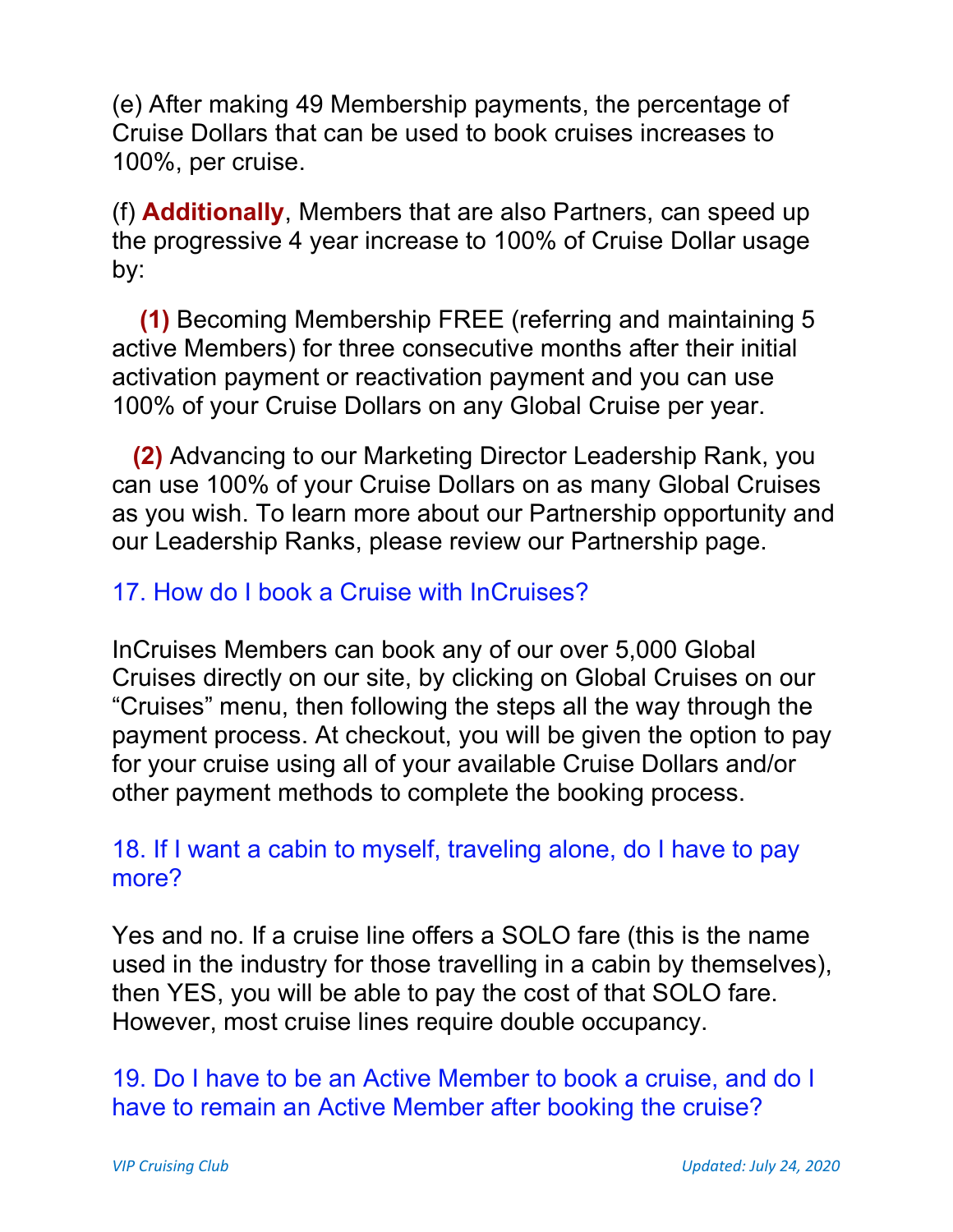Members must be active (no unpaid monthly invoices) to book a cruise. Once a booking is confirmed, the Member must remain as an active paying Member through the embarkation process of the cruise for which Cruise Dollars were used to book. If a Member fails to make Monthly Membership payments after booking the cruise and before embarkation, and consequently their account goes into an Inactive status, InCruises has the right to cancel the cruise, and reimburse or refund all Cruise Dollars and payments made for the booking. Any fees associated with the cancellation, will be the responsibility of the Member and deducted from the Member's account.

# 20. Can you book travel for others and not travel yourself?

No. The person who's listed on the Membership, must be the one booking the cruise/cabin AND must be one of the passengers listed in the cabin.

#### 21. Can I book a cruise using my cruise dollars, and then change the name on the reservation?

If a Member wants to change the name of the passengers on any cruise booked through our Website for which Cruise Dollars were deducted to book the cruise, the new person must also be an active paying Member and have enough Cruise Dollars to process the name change requested. In the event the name change involves removing from the reservation someone who used their Cruise Dollars to book the stateroom with someone who is not an active paying Member or is a Member who does not have enough Cruise Dollars to make the exchange, then the only available possibility to execute the name change, is for InCruises to refund the Cruise Dollars from the Member being removed, adding those Cruise Dollars back to their account and charging the new person taking their place the entire amount by credit card or any payment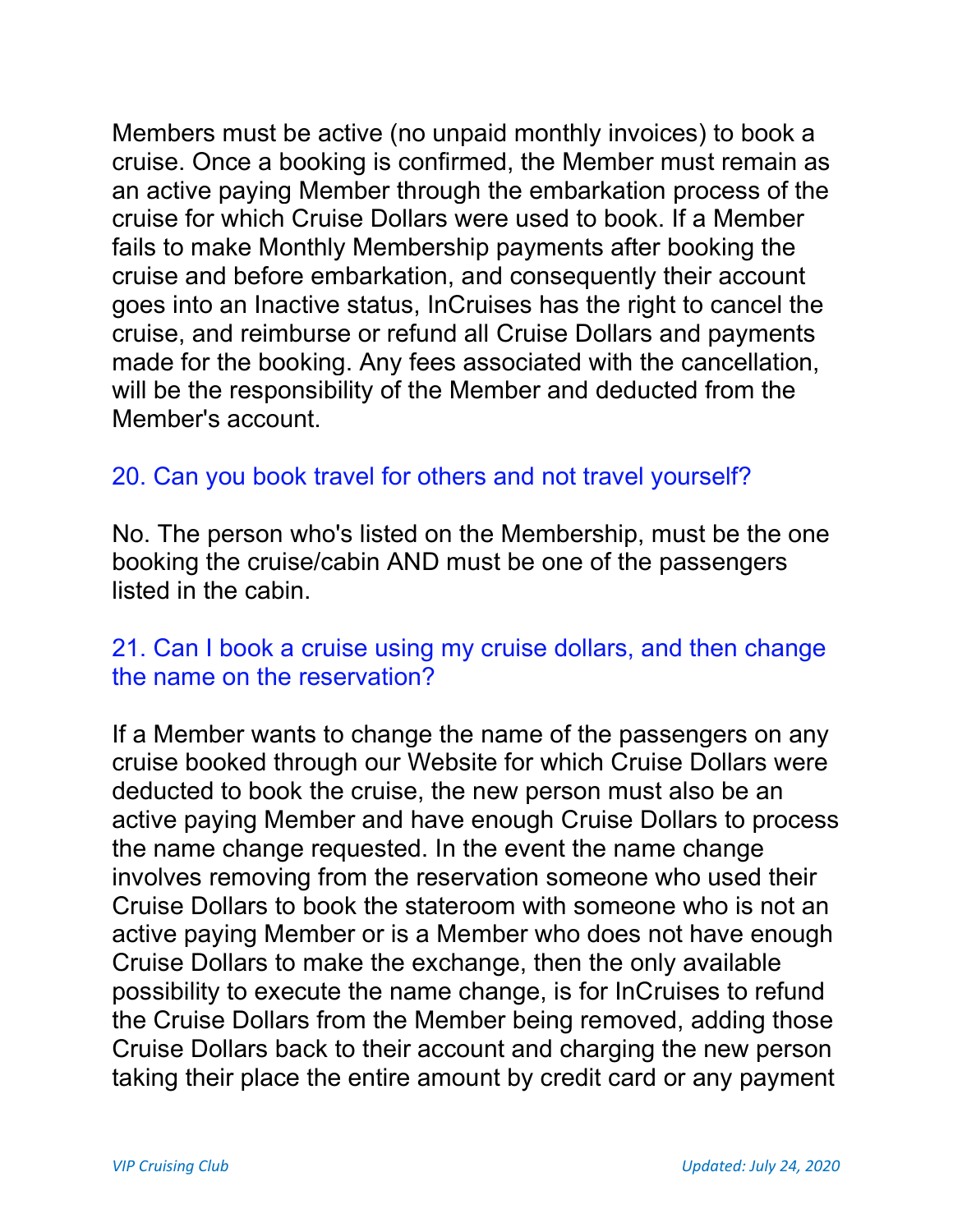method allowed by InCruises. Member agrees that certain name change fees may also apply.

#### 22. Are the Cruise Dollars transferrable to someone else?

Cruise Dollars are not transferrable. This is strictly prohibited in our Membership Agreement. The exception to this is, upon the death of a Member, if all Membership fees are up to date, the Membership shall be transferred to their spouse or heirs, as specified in their Last Will and Testament along with a copy of the death certificate.

# 23. Can I gift an InCruises Membership to others?

Yes, you can. While you cannot gift a cruise to others using your Membership and Cruise Dollars, you can certainly gift our Membership to others and pay for them as long as they are at least 18 years old. Their Cruise Dollars can only be used if they will be booked on the cabin for which the Cruise Dollars are being used.

# 24. Can I change the name on an account?

Name changes to your Membership is simply NOT allowed. Membership is personal to you as a Member and you may not transfer, assign, change or otherwise dispose any of your rights or obligations and/or benefits, including Cruise Dollars. Upon death of a Member, if all Membership fees are up to date, the Membership can be transferred to their spouse or legal heirs.

#### 25. Can I book travel for others and not travel myself?

No. The person who's listed on the Membership, must be the one booking the cruise/cabin AND must be one of the passengers listed in the cabin.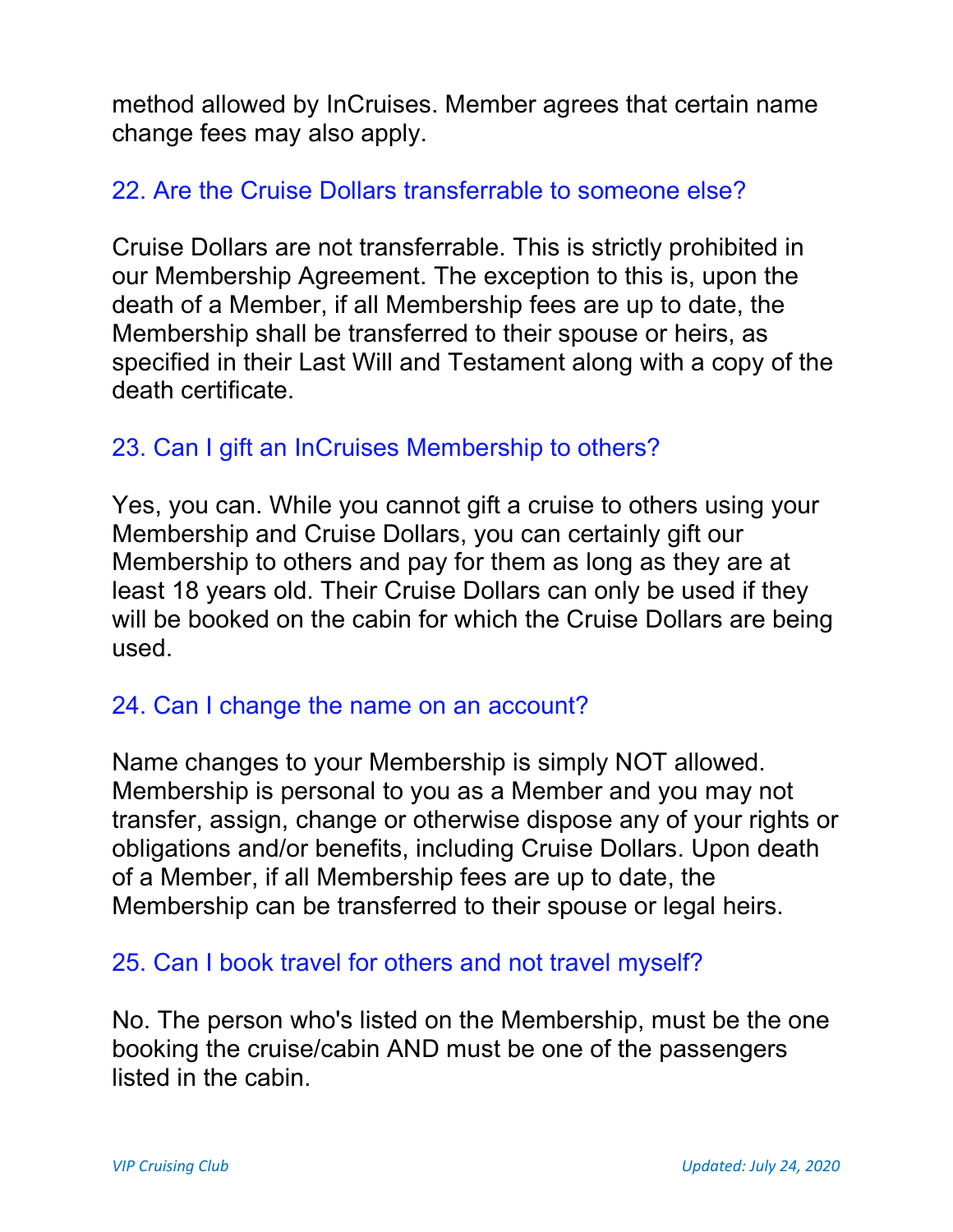#### 26. What happens if I miss a membership fee payment on a given month?

If you miss a Membership payment, your account will be considered inactive, and you will not be able to book any cruises or access our site, except to reactivate your account.

### 27. What happens if I stop paying my membership fees?

If you stop paying your membership fees, we will give you up to 1 year to reactivate your account. To reactivate your account, you will need to pay each Membership month you missed. You will still earn double Cruise Dollars for each month you pay to reactivate your account, and those Cruise Dollars will be added to your previous balance. After 12 months of inactivity, your account is closed and your Cruise Dollars expire and are forfeited.

#### 28. Are the 200 Cruise Dollars for every \$100 USD considered taxable income?

No, Cruise Dollars are not a currency so there is no tax implication. Redeeming Cruise Dollars is comparable to booking a Cruise as a result of a promotion or incentive. No one gets taxed more because the true value is higher. We also suggest you confirm with your accountant and/or tax preparer.

# 29. Is InCruises a Discount Buying Club?

No. While members do have the opportunity to save on great cruise vacations, InCruises does not, nor do we promote having cooperative purchases because of our size or "group or volume buying power" or "clout" because of our membership base. While we do not promote having clout, we do promote that our booking partners certainly do have volume buying power, resulting in exceptional low prices and exclusive offers such as upgrades, discounts and more.